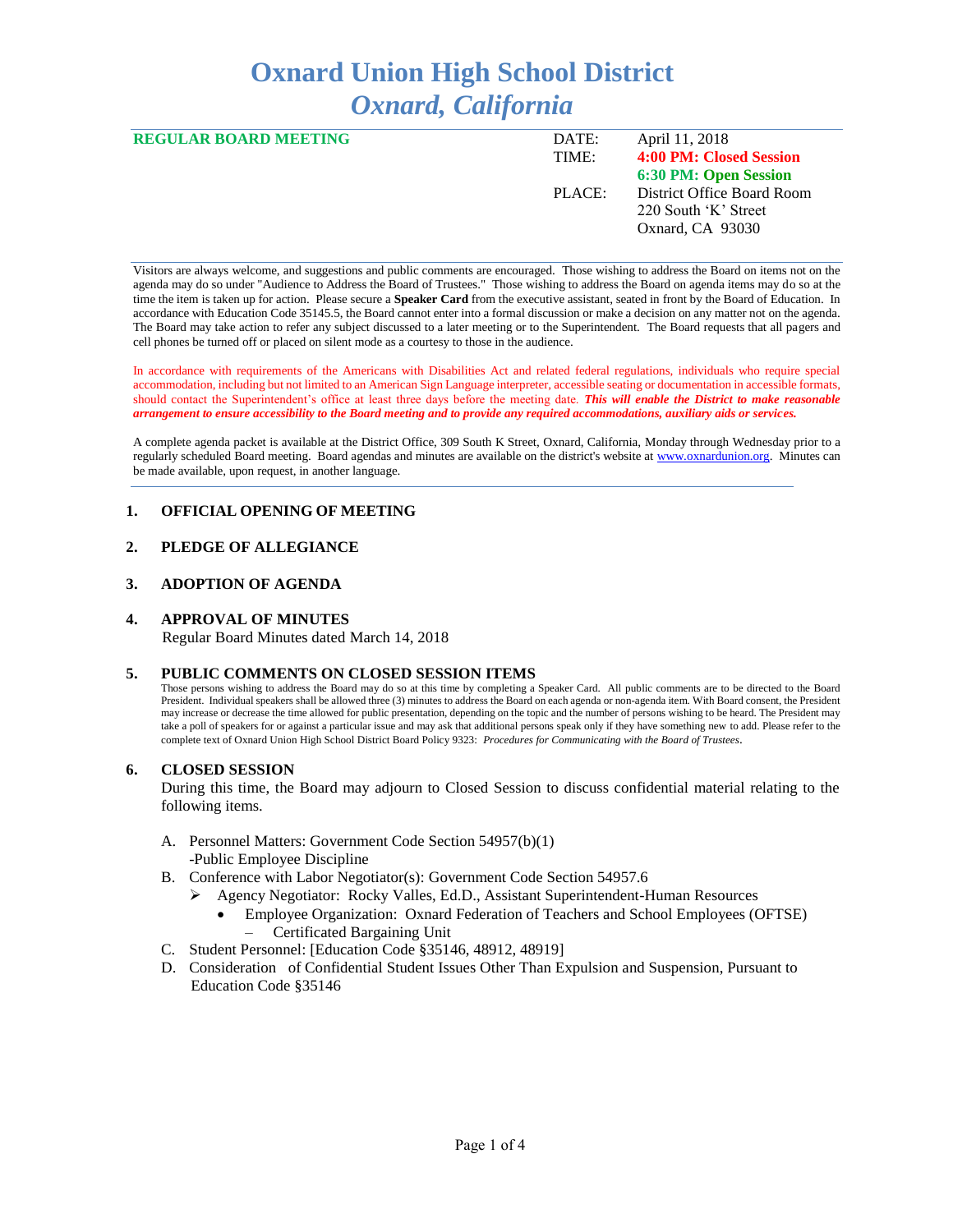## Board Meeting Agenda April 11, 2018

E. Conference with Real Property Negotiator (Govt. Code § 54956.8)

 PROPERTY: 50-acres of 107.25 acres located at or near 1825 Camino del Sol, Oxnard, CA (southeast corner of N. Rose Ave. and Cesar Chaves Dr.) Ventura County Assessor Parcel No. 214-0- 020-595

AGENCY NEGOTIATOR: Sid Albaugh, Assistant Superintendent Business Services Business Services and Dr. Joel Kirschenstein, Consultant Sage Realty Group Inc.

NEGOTIATING PARTIES: Brian Edward Maulhardt, as Trustee of the Brian Edward Maulhardt Children's Support Trust

- UNDER NEGOTIATION: Price and terms of payment
- F. Conference with Real Property Negotiator (Govt. Code § 54956.8)
- PROPERTY: Multiple District-owned parcels, including: (1) Bell Ranch Property, Assessor Parcel No. ("APN") 156-0-180-385, Camarillo, California; (2) South of Oxnard High School, APN 183-0-030-180; (3) District Office Campus, 220, 309, and 315 South K Street, Oxnard, CA, APNs 202-0-010-630 & -740; (4) Hueneme Road Adult School, 527 W Hueneme Road, Oxnard, CA, APN 222-0-082-625; (5) 280 and 300 Skyway Drive, Camarillo, CA, APN 230-0-130-105; and (6) 15 Stearman Street, Camarillo, CA, APN 230-0-130-115 AGENCY NEGOTIATOR: Sid Albaugh, Assistant Superintendent Business Services and Dr. Joel Kirschenstein, Consultant Sage Realty Group Inc. NEGOTIATING PARTIES: To be determined UNDER NEGOTIATION: Price and terms of payment.
- G. Conference with Real Property Negotiator (Govt. Code § 54956.8) PROPERTY: 7.6 Acres located 1800 Solar Drive, Oxnard, CA, Ventura County Assessor Parcel No. 213-0-070-045 AGENCY NEGOTIATOR: Sid Albaugh, Assistant Superintendent Business Services and Dr. Joel Kirschenstein, Consultant Sage Realty Group Inc. NEGOTIATING PARTIES: NAI Capital UNDER NEGOTIATION: Price and terms of payment.

# **7. RECONVENE IN PUBLIC: REPORT ON CLOSED SESSION ACTION**

## **8. RECOGNITION**

• Dedicated Student Award – Hueneme High School Girls Basketball Team

## **9. PUBLIC COMMENTS TO ADDRESS THE BOARD OF TRUSTEES**

Those persons wishing to address the Board may do so at this time by completing a Speaker Card. All public comments are to be directed to the Board President. Individual speakers shall be allowed three (3) minutes to address the Board on each agenda or non-agenda item. With Board consent, the President may increase or decrease the time allowed for public presentation, depending on the topic and the number of persons wishing to be heard. The President may take a poll of speakers for or against a particular issue and may ask that additional persons speak only if they have something new to add. Please refer to the complete text of Oxnard Union High School District Board Policy 9323: *Procedures for Communicating with the Board of Trustees.*

## **10. STUDENT REPRESENTATIVE TO THE BOARD – ANGELINE CESAR**

## **11. STAFF REPORTS**

- A. RMHS International Baccalaureate Program
- B. Graduation Requirements Update
- C. Budget Update Deficit Reduction Plan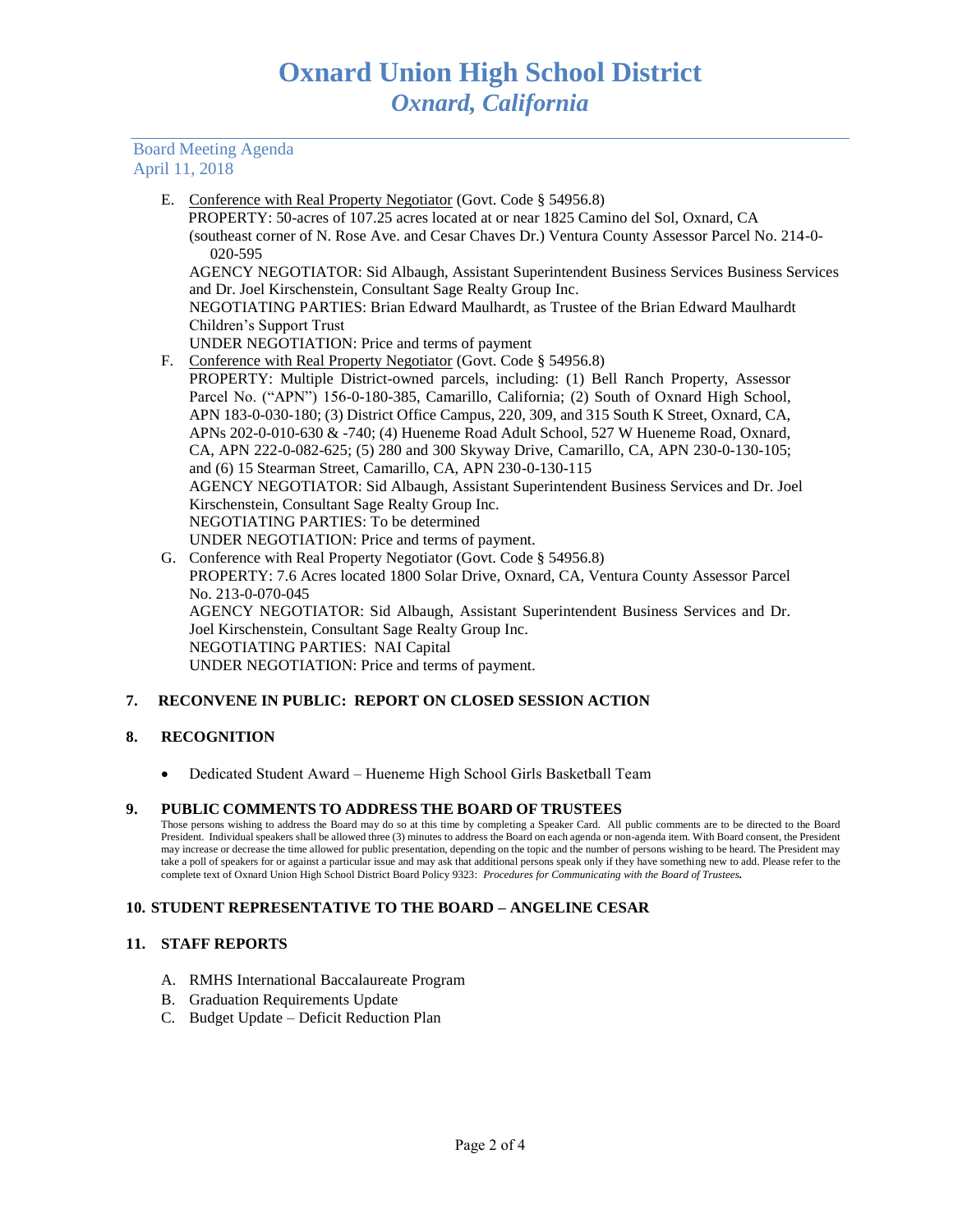Board Meeting Agenda April 11, 2018

## **12. CONSENT CALENDAR**

#### **Business Services**

- A. Consideration of Approval of Donations, March 5 April 2, 2018
- B. Consideration of Approval of Purchase Orders and Direct Pays, March 2 30, 2018
- C. Consideration of Approval of Rollover Agreement between Sunrise Produce Company and Oxnard Union High School District
- D. Consideration of Approval of Tetra Tech Final Phase I Environmental Site Assessment, Proposed Oxnard High School Area No. 8
- E. Consideration of Acceptance of June 30, 2017 General Obligation Bonds (Measure H) Financial and Performance Audits Report

#### **Educational Services**

- F. Consideration of Approval of Non -Public Schools (NPS) Placements, According to the Students' IEP Teams and the Director of Special Education
- G. Consideration of Approval of New Agreement between Oxnard Union High School District and Petco Animal Supplies - Adult Transition Program's Vocational Training Component
- H. Consideration of Approval of New Agreement between Oxnard Union High School District and Grocery Outlet of Oxnard - Adult Transition Program's Vocational Training Component
- I. Consideration of Approval of Revised 2017-2018 Single Plan for Student Achievement (SPSA) for Channel Islands High School
- J. Consideration of Approval of Revised 2017-2018 Budget Single Plan for Student Achievement (SPSA) for CIHS
- K. Consideration of Approval of Quarterly Report on Williams Uniform Complaints for 3rd Quarter, January 1, 2018 – March 31, 2018
- L. Consideration of Approval of Memorandum of Understanding Between California State University Channel Islands and Oxnard Union High School District for STEM Activities at CIHS and HHS
- M. Consideration of Approval of New/Revised Course Proposals: IB Theory of Knowledge, Library Science, Advanced Business Applications, Mechatronics & Robotics 1, Honors Mechatronics: Real World Application & Implementation, Honors Mechatronics & Robotics, Health, English 1, English 2, English 3, Mathematics for Financial Literacy
- N. Consideration of Approval of Out of State Field Trip: Oxnard High School Robotics to Houston, TX, April 17-22, 2018 FIRST Robotics Worlds Competition
- O. Consideration of Approval of a Memorandum of Understanding between Oxnard Union High School District and Cultivating Teacher Leaders (CTL)
- P. Consideration of Approval of Stipulated Student Expulsions by Agreement of the School Principal, the Student, and the Students' Parent/Guardian, as per Board Policy 5144, Section 22

## **Human Resources**

Q. Consideration of Approval of Personnel Items

## **13. ACTION ITEMS**

#### **Business Services**

- A. Consideration of Adoption of Resolution #18-10 Approving an Option for the Purchase and Sale of School Site (Oxnard Area Growth High School #8 – Maulhardt Property)
- B. Consideration of Approval of Proposal to Provide a Preliminary Foundation Design, Infiltration Testing, and Seismic Hazard Analysis Report as the First Phase of a Geohazard Assessment/Geotechnical investigation by Tetra Tech on the Maulhardt Property
- C. Consideration of Approval of Community Eligibility Provision for Nutrition Services